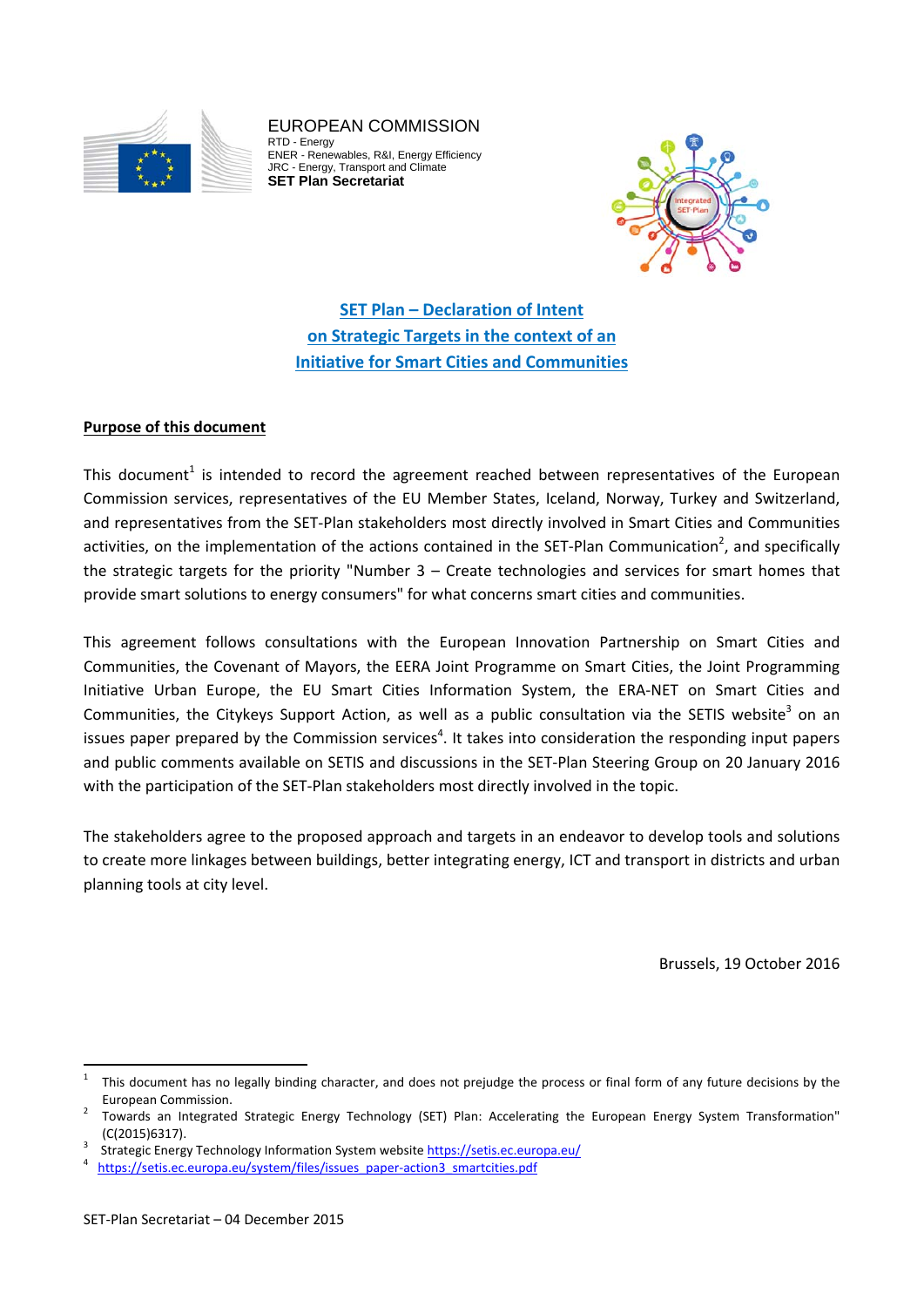## **Introduction – Smart Cities and Communities**

Cities and urban communities have a crucial role to play in the implementation of the energy policy for 2020 and 2030. About 3/4 of the population in Europe lives in and around urban areas, consuming 70% of the EU energy and emitting about the same share of greenhouse gases with a rising trend. Mobility in cities is at the same time an imperative need and an issue, transport being also a source of congestion, greenhouse gas emissions and pollutants / particles which can be harmful to the health of citizens for vehicles relying on the combustion of hydrocarbon fuels.

Quality of life and the attractiveness of cities as environments for learning, innovation, doing business and job creation are now key parameters for success in the global competition for talent, growth and investments. On this basis, the Commission established the European Innovation Partnership on Smart Cities and Communities (COM(2012) 4701 final). Smart Cities and Communities solutions aim at bringing together local authorities, industry, research centers, universities and citizens to accelerate the market rollout of sustainable innovative solutions integrating energy, ICT and transport.

In the global smart city market, which is evaluated to be around €1.3 trillion in 2020, one of the key challenges is to provide solutions that significantly increase cities' overall energy and resource efficiency through actions addressing the building stock, energy systems and mobility.

Urban spaces should use secure, affordable and clean energy, smart transport services, low and emission free vehicles and smart tools and services. Showcasing the economic viability of these solutions will help to create new markets and new jobs. Therefore, it is important to bring together cities, industry and citizens to demonstrate solutions and business models that can be scaled up and replicated, and that lead to measurable benefits in energy, resource efficiency and on the environment.

In the frame of the SET‐Plan, the Smart Cities and Communities initiative is not specifically aiming at one technology but is integrating many technologies and issues. There is therefore a number of links with other actions of the SET‐Plan. The scope of this Smart Cities and Communities declaration of intent will therefore be on aspects related to the integration of technologies encompassing energy, ICT and transport dimensions and their benefits when applied to buildings at district and city levels.

Individual buildings are addressed under Action 5 'Develop new materials and technologies for energy efficiency solutions for buildings' which targets, among others the development of ambitious, cost-effective and all-inclusive refurbishment packages that are less disruptive for occupants, more reliable in their performance, and the decrease of construction and maintenance costs of new Nearly Zero Energy Buildings. Smart solutions for energy prosumers and consumers, i.e. demand‐response and smart appliances for homes are the subject of Action 3.1). Actions 3.1), 5) and 3.2) could therefore be seen as logical sequence spanning through individual households, buildings, districts and cities.

The broader energy system with the electricity system at the center is the subject of Action 4) while the production from renewable energies is the Topic of Action 1). Sustainable transport is addressed under Action 7) and 8).

The target under the present Action 3.2 ‐ Smart Cities and Communities – aims at *net–zero‐energy/emission districts (ZEED) that will strongly contribute to COP21 targets.* These districts consist of buildings (new, retro‐ fitted and historic – including offices, residential, commercial, schools, universities, hospitals, etc.) that actively manage the energy flow between them and the larger energy and mobility system. They make optimal use of advanced materials, local RES, local storage, demand‐response, electrical vehicle smart